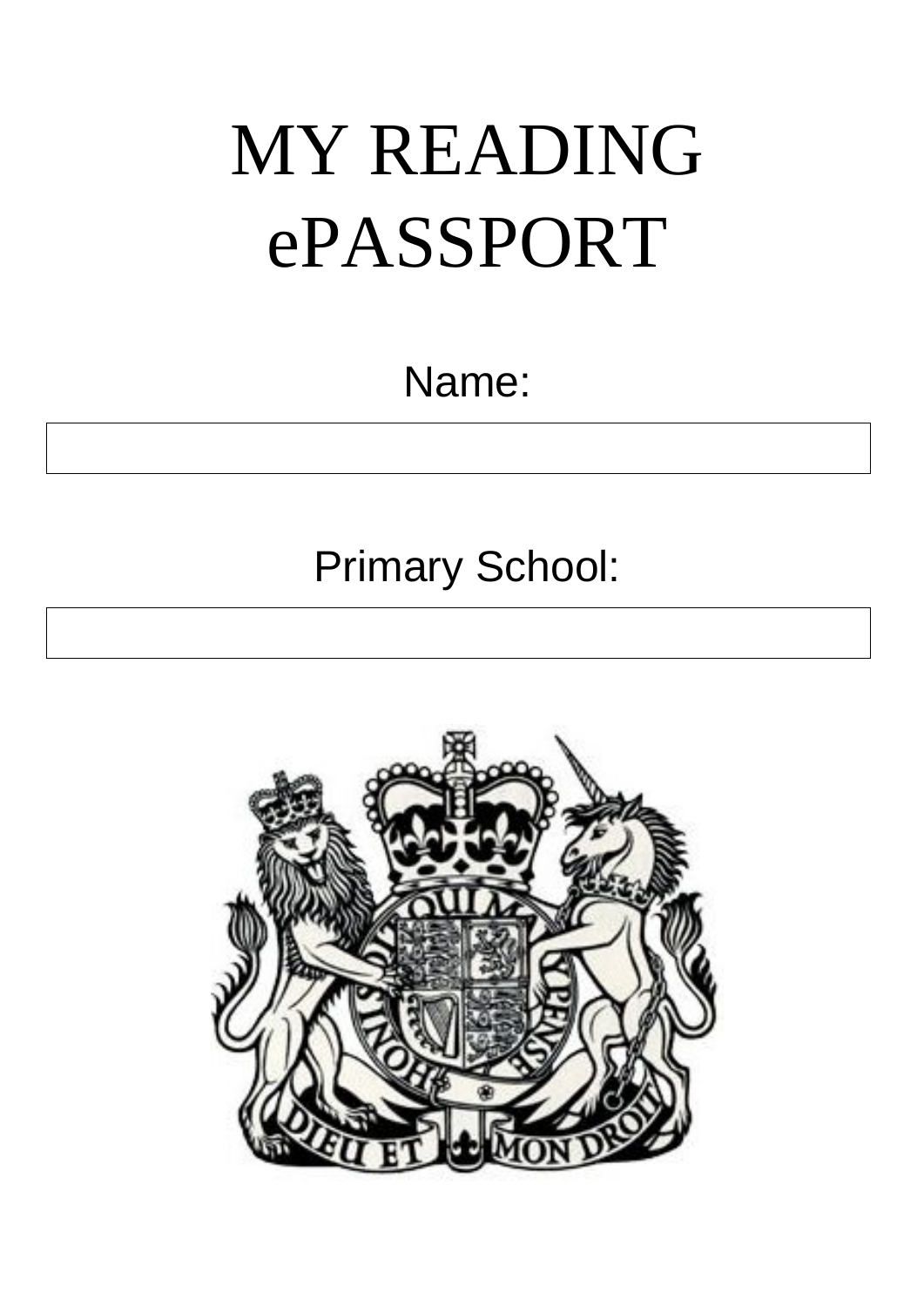Your task is to read or listen to at least eight books/ poems/ articles between now and when you start Year 7.

You must read or listen to at least four books, one poem and one article. The other two are up to you!

You must also complete two activities from our pick 'n' mix selection.

You may print the passport or just complete it on your computer or tablet. Make sure you save it somewhere safe because we will ask you to share your completed passport with your English teacher at CamVC at the start of Year 7.

If there are any books, articles or poems you have particularly enjoyed, perhaps you could write a review to share with others.

Don't forget to make a note of any new words you have learned.

If you have already read four or more books from the list, choose some that you haven't!

Happy Reading  $\odot$ 

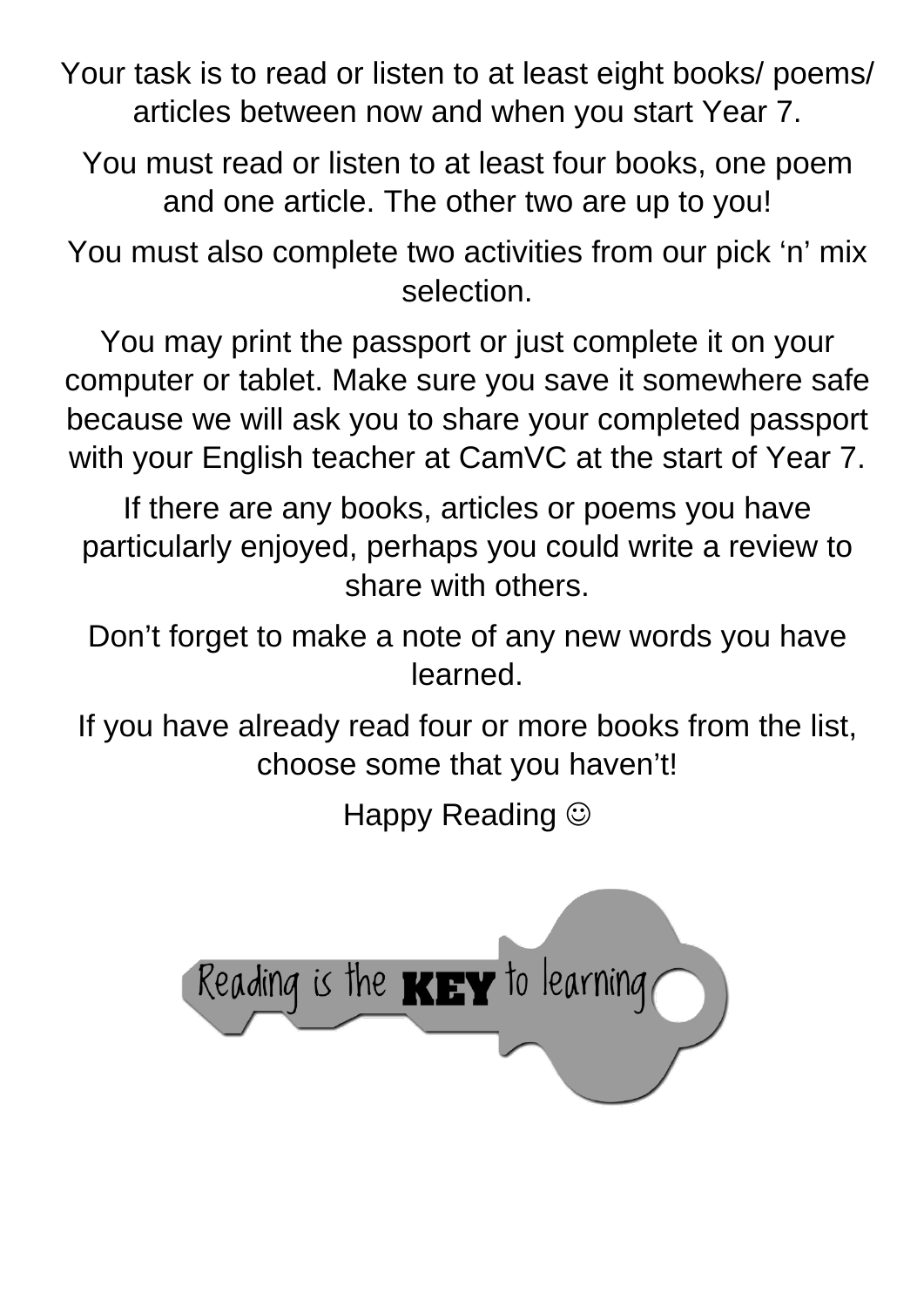If you can, please choose four from the following texts and authors, or from the list on our website [\(www.cambournevc.org/COVID-19/primary](http://www.cambournevc.org/COVID-19/primary-transition)[transition\)](http://www.cambournevc.org/COVID-19/primary-transition):

| These novels:                                         |
|-------------------------------------------------------|
| The Odyssey - Geraldine McCaughrean                   |
| Holes - Louis Sachar                                  |
| The Iron Man - Ted Hughes                             |
| Tom's Midnight Garden - Philippa Pearce               |
| Stig of the Dump – Clive King                         |
| Goodnight Mister Tom - Michelle Magorian              |
| The Silver Sword - Ian Serralier                      |
| The Weirdstone of Brisingamen - Alan<br>Garner        |
| Tarka the Otter- Henry Williamson                     |
|                                                       |
| The Secret Garden- Frances Hodgson<br><b>Burnett</b>  |
| What Katy Did – Susan M Coolidge                      |
| Millions - Frank Cottrell Boyce                       |
| Anne of Green Gables - Lucy Maud<br>Montgomery        |
| Little House on the Prairie - Laura Ingalls           |
| Wilder                                                |
| The Animals of Farthing Wood-Colin<br>Dann            |
| Watership Down - Richard Adams                        |
| The Railway Children - E. Nesbit                      |
| Feather Boy - Nicky Singer                            |
| <b>Boy Overboard – Morris Gleitzman</b>               |
| The Life of Stephen Lawrence – Verna                  |
| <b>Allette Wilkins</b>                                |
| Talking Turkeys – Benjamin Zephaniah                  |
| Too Much Trouble – Tom Avery                          |
| The Unforgotten Coat – Frank Cottrell<br><b>Boyce</b> |
|                                                       |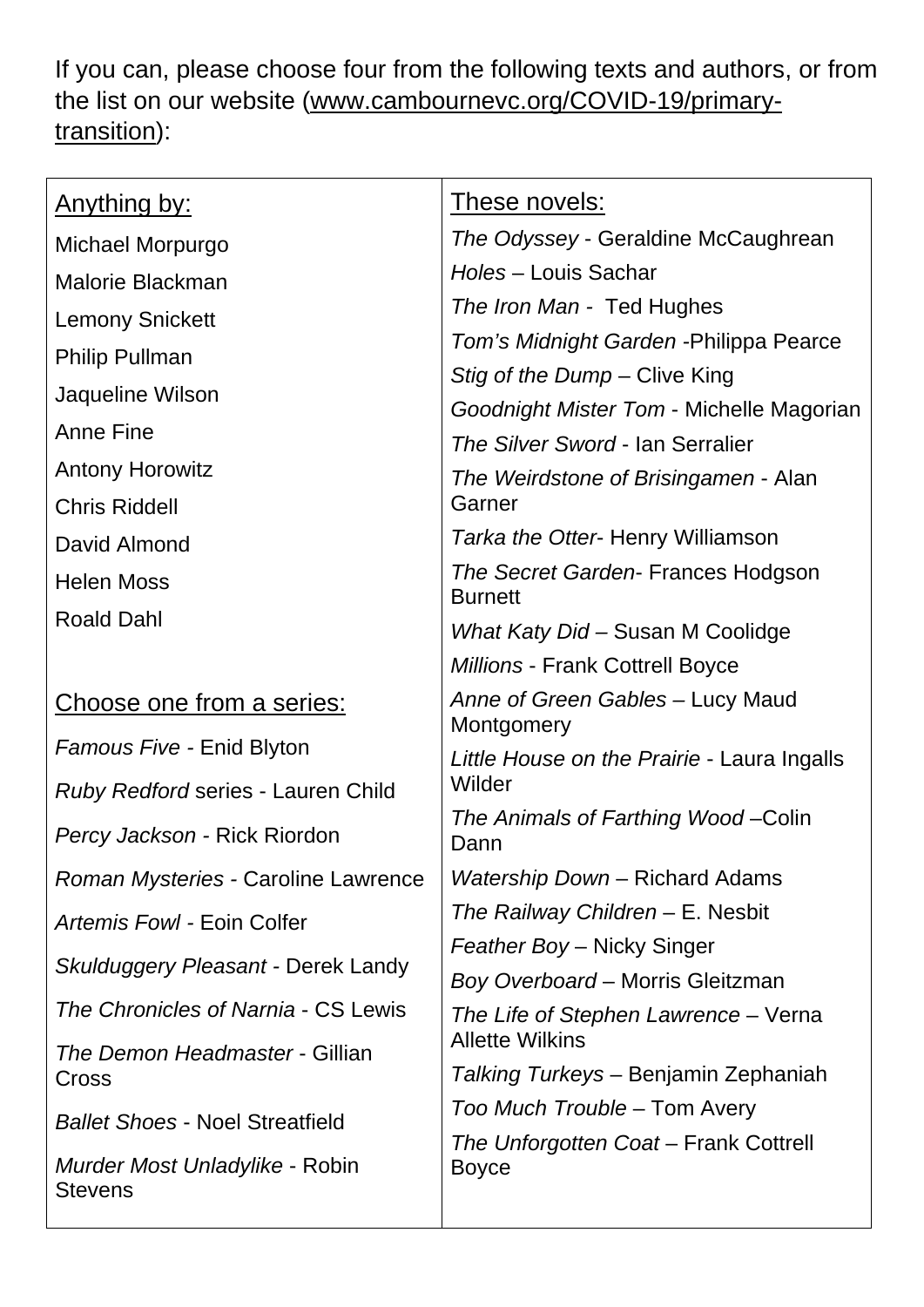| <b>Book1</b>  |                                           | Rating: |
|---------------|-------------------------------------------|---------|
| Title:        |                                           |         |
| Author:       |                                           |         |
|               | Date you finished reading it:             |         |
|               | What did you like/dislike about the book? |         |
|               |                                           |         |
|               |                                           |         |
| <b>Book 2</b> |                                           |         |
| Title:        |                                           |         |
| Author:       |                                           |         |
|               | Date you finished reading it:             |         |
|               | What did you like/dislike about the book? |         |
|               |                                           |         |
|               |                                           |         |
| <b>Book 3</b> |                                           |         |
| Title:        |                                           |         |
| Author:       |                                           |         |
|               | Date you finished reading it:             |         |
|               | What did you like/dislike about the book? |         |
|               |                                           |         |
|               |                                           |         |
| <b>Book 4</b> |                                           |         |
| Title:        |                                           |         |
| Author:       |                                           |         |
|               | Date you finished reading it:             |         |
|               | What did you like/dislike about the book? |         |
|               |                                           |         |
|               |                                           |         |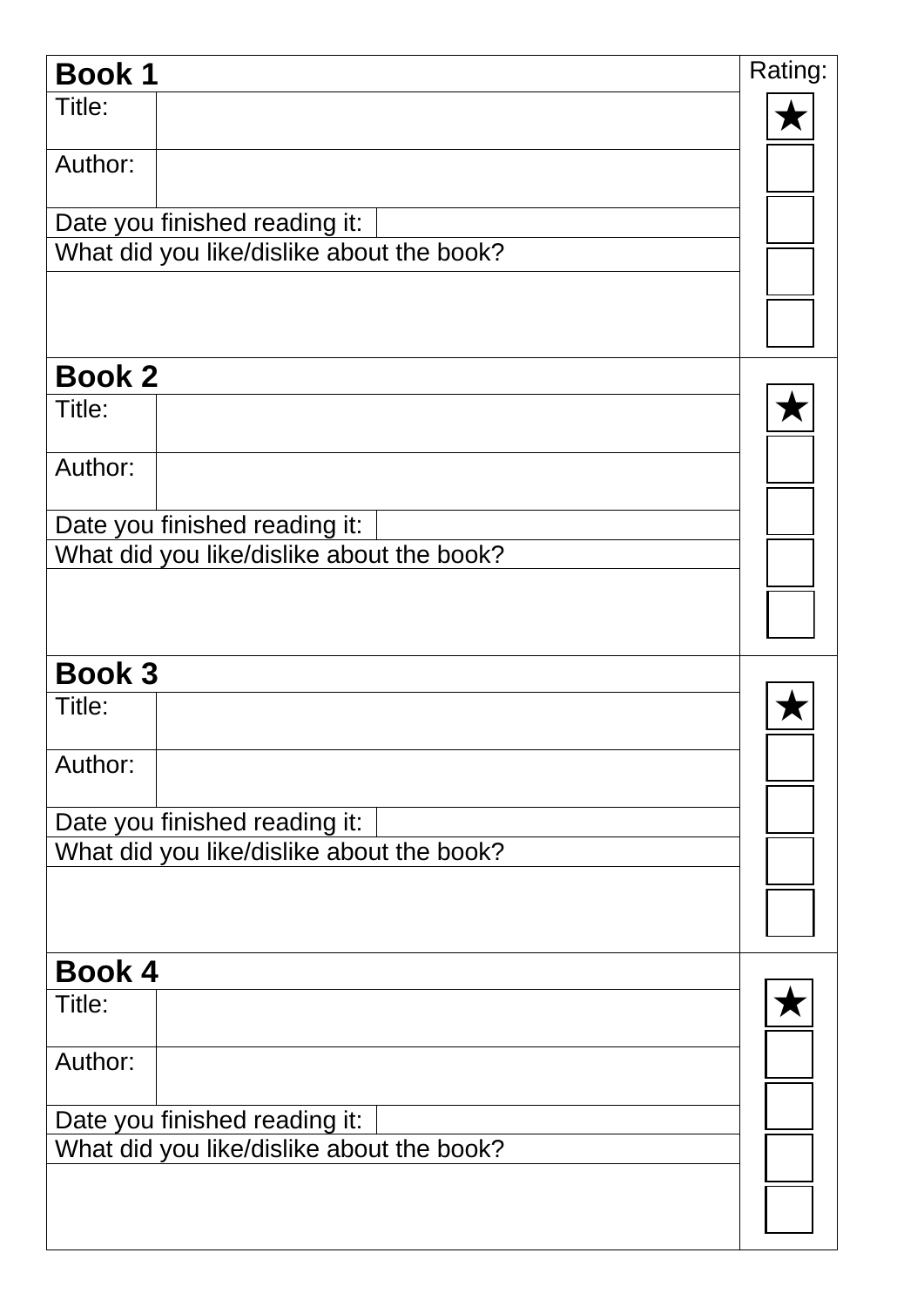| Poem 1                                                              |  |             |  |  |
|---------------------------------------------------------------------|--|-------------|--|--|
| Title:                                                              |  |             |  |  |
|                                                                     |  |             |  |  |
| Date you read it:                                                   |  |             |  |  |
| What did you like/dislike about the poem?                           |  |             |  |  |
|                                                                     |  |             |  |  |
|                                                                     |  |             |  |  |
|                                                                     |  |             |  |  |
| <b>Article 1</b>                                                    |  |             |  |  |
| Title:                                                              |  |             |  |  |
|                                                                     |  |             |  |  |
| Date you read it:                                                   |  |             |  |  |
| Something you learned from the article:                             |  |             |  |  |
|                                                                     |  |             |  |  |
|                                                                     |  |             |  |  |
|                                                                     |  |             |  |  |
|                                                                     |  |             |  |  |
| <b>Free Choice 1</b>                                                |  | <b>Book</b> |  |  |
| Title:                                                              |  |             |  |  |
| Author:                                                             |  |             |  |  |
|                                                                     |  |             |  |  |
| Date you finished reading it:                                       |  |             |  |  |
| What did you like/ dislike/ learn?                                  |  |             |  |  |
|                                                                     |  |             |  |  |
|                                                                     |  |             |  |  |
|                                                                     |  |             |  |  |
| <b>Free Choice 2</b>                                                |  | <b>Book</b> |  |  |
| Title:                                                              |  |             |  |  |
|                                                                     |  |             |  |  |
| Author:                                                             |  |             |  |  |
|                                                                     |  |             |  |  |
| Date you finished reading it:<br>What did you like/ dislike/ learn? |  |             |  |  |
|                                                                     |  |             |  |  |
|                                                                     |  |             |  |  |
|                                                                     |  |             |  |  |
|                                                                     |  |             |  |  |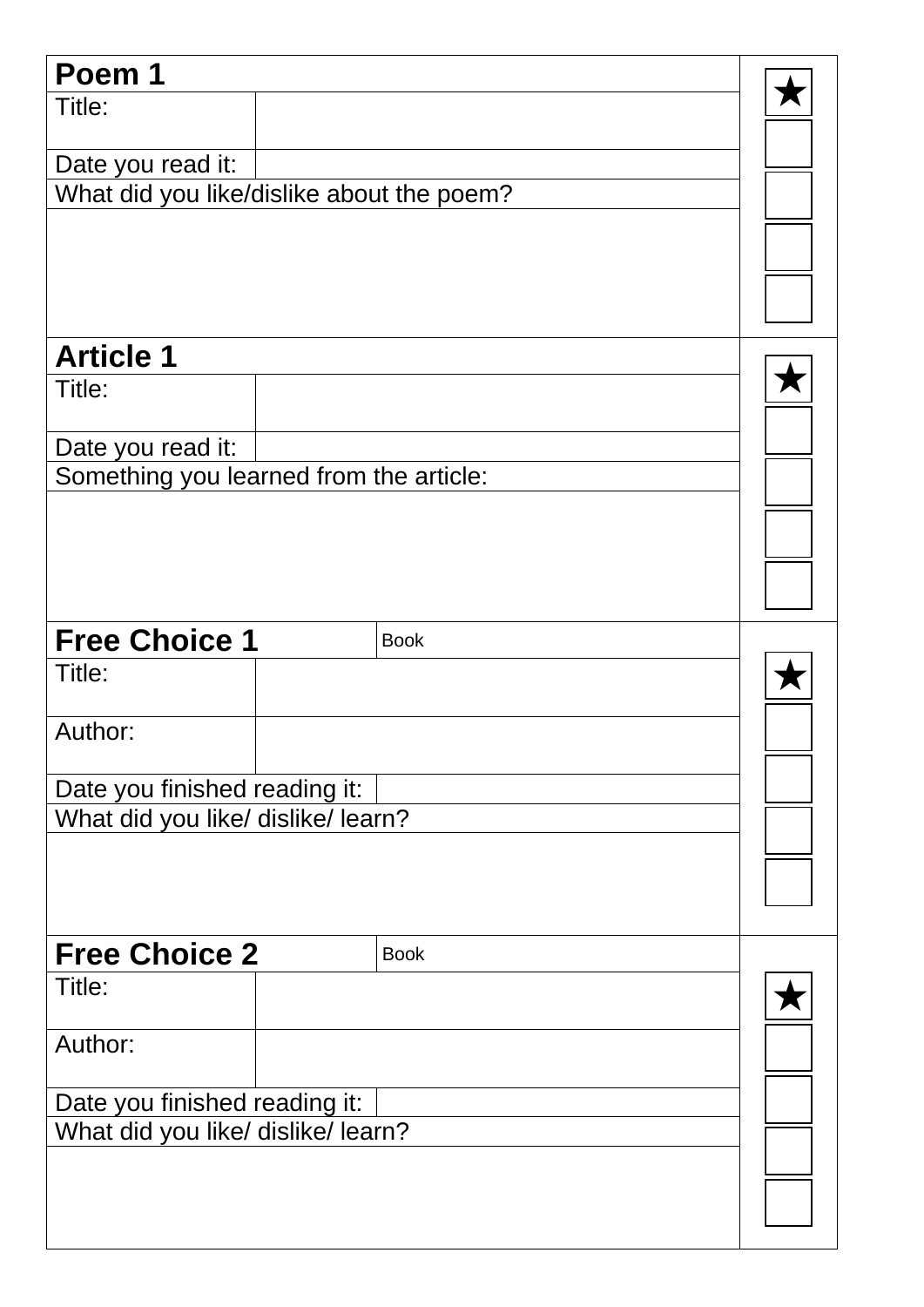# **NEW WORDS I HAVE LEARNED**

| Word | Definition |
|------|------------|
|      |            |
|      |            |
|      |            |
|      |            |
|      |            |
|      |            |
|      |            |
|      |            |
|      |            |
|      |            |
|      |            |
|      |            |
|      |            |
|      |            |
|      |            |
|      |            |
|      |            |
|      |            |
|      |            |
|      |            |
|      |            |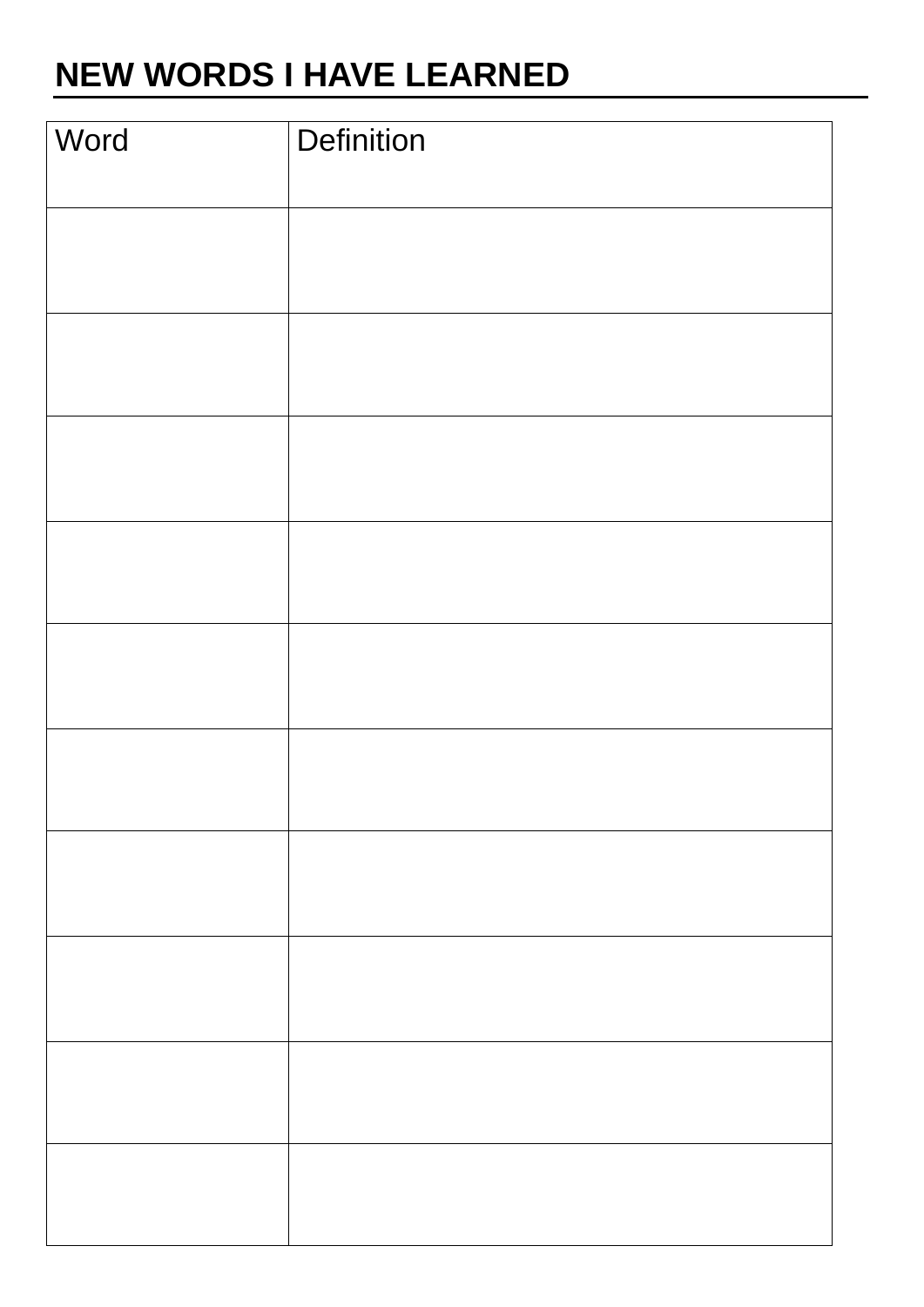# **ACTIVITIES PICK 'N' MIX**

| Write a letter to a character from one of the books you have read.                                  |
|-----------------------------------------------------------------------------------------------------|
| Write a diary entry for a character from one of the books you have read.                            |
| Write a book/poem/article review.                                                                   |
| Answer this: why was an event in one of the books so important?                                     |
| Draw a picture of (or take a photo that represents) an important scene<br>one of the books.         |
| Draw a picture (or take a photo) that represents one of the poems/<br>articles you have read        |
| Answer this: why was the opening line of one of the books particularly<br>good?                     |
| Write a poem about one of the books/ articles you have read.                                        |
| Create an information leaflet based on one of the articles you have read.                           |
| Create a book trailer.                                                                              |
| Create a bookmark for one of the books you have read.                                               |
| If you have any other activity that you would like to do instead, check<br>with your teacher first. |
| For written activities please use the blank pages at the end of this                                |

*document. For other activities, please create separately and keep safe to share in September. Please check off your chosen activities.*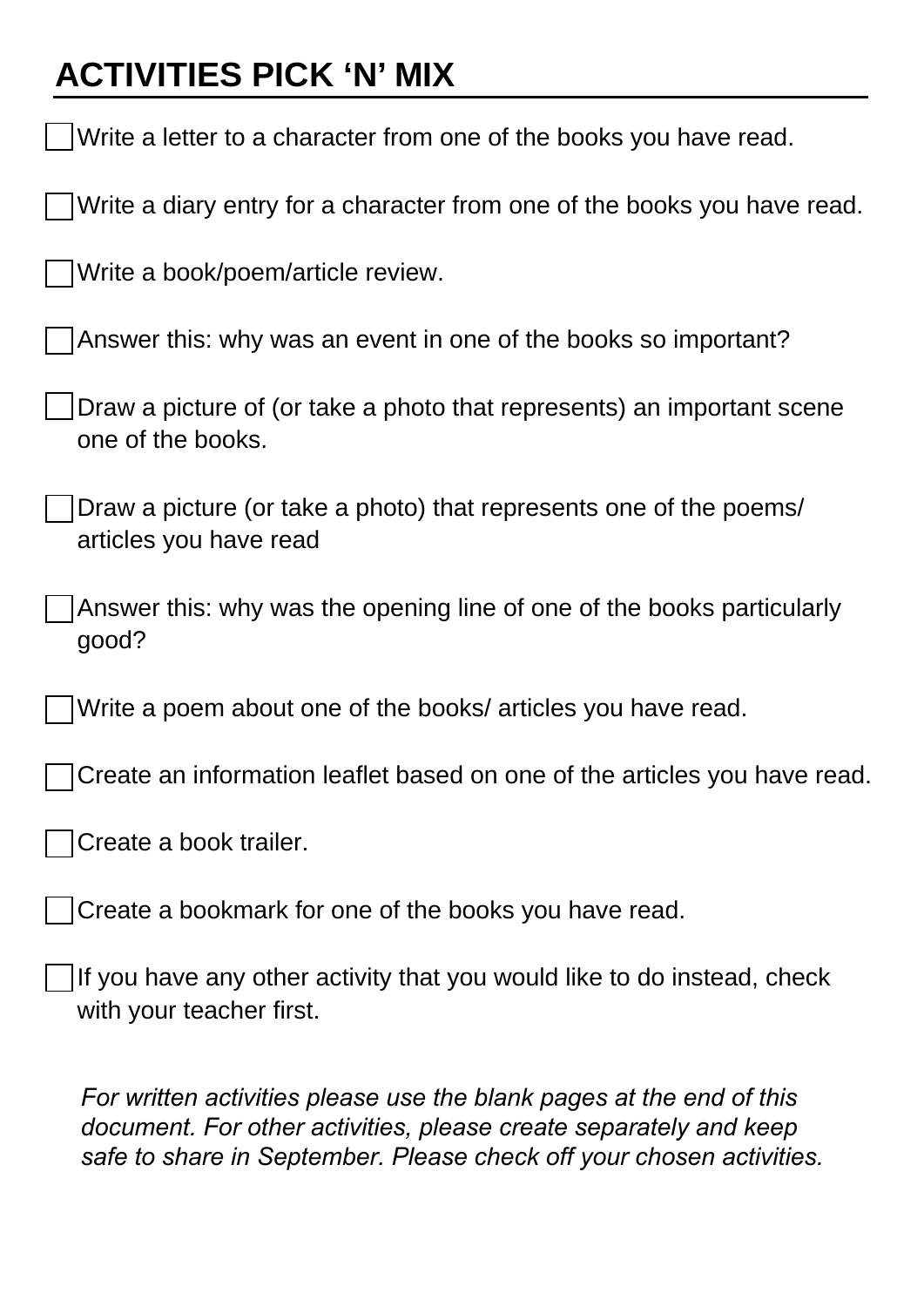# **Caterpillar – by Christina Rossetti**

Brown and furry Caterpillar in a hurry, Take your walk To the shady leaf, or stalk, Or what not, Which may be the chosen spot. No toad spy you, Hovering bird of prey pass by you; Spin and die, To live again a butterfly.

#### **Invictus – by W E Henley**

Out of the night that covers me, Black as the Pit from pole to pole, I thank whatever gods may be For my unconquerable soul.

In the fell clutch of circumstance I have not winced nor cried aloud. Under the bludgeonings of chance My head is bloody, but unbowed.

Beyond this place of wrath and tears Looms but the Horror of the shade, And yet the menace of the years Finds, and shall find, me unafraid.

It matters not how strait the gate, How charged with punishments the scroll. I am the master of my fate: I am the captain of my soul.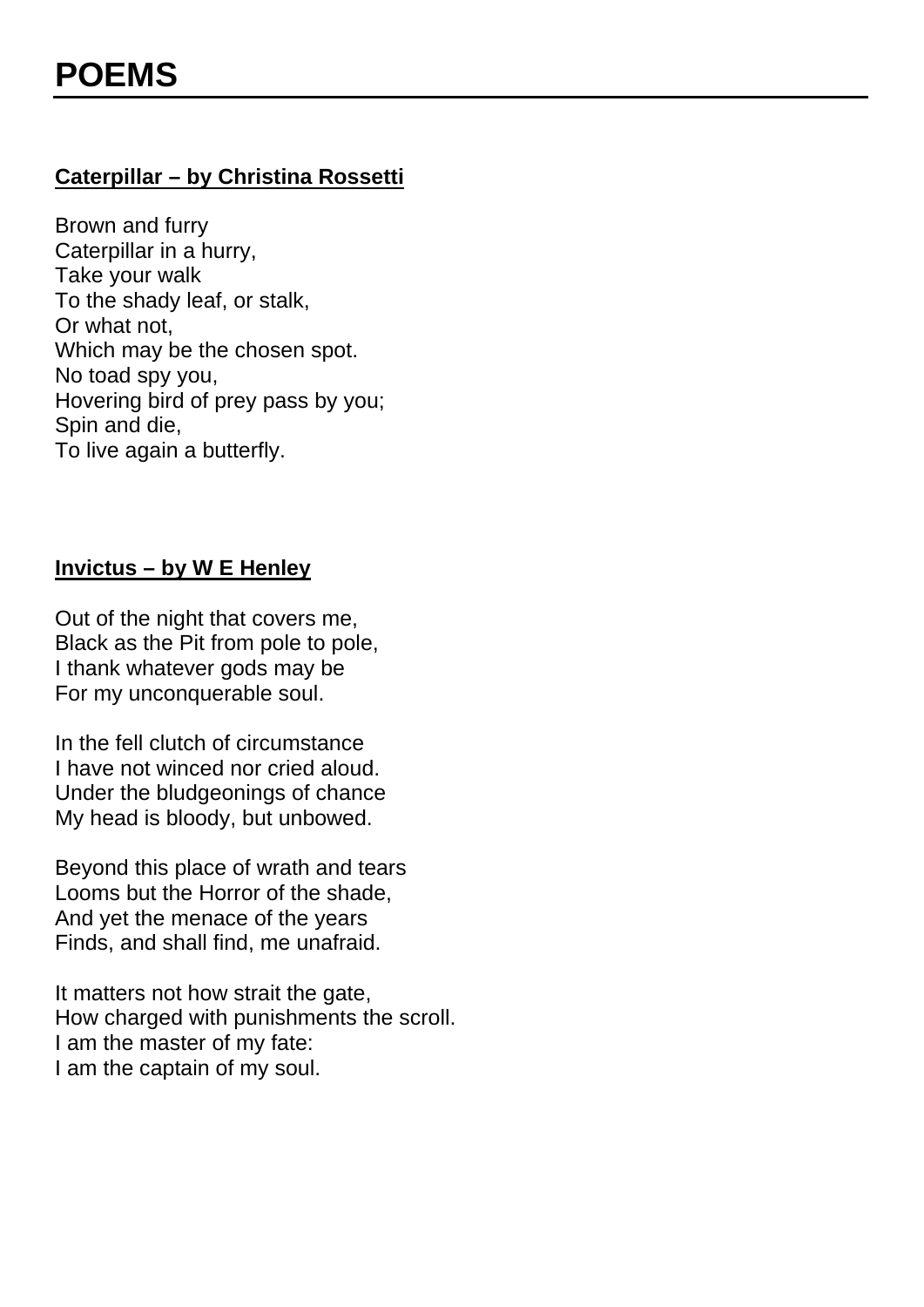#### **Still I Rise – by Maya Angelou**

You may write me down in history With your bitter, twisted lies, You may trod me in the very dirt But still, like dust, I'll rise.

Does my sassiness upset you? Why are you beset with gloom? 'Cause I walk like I've got oil wells Pumping in my living room.

Just like moons and like suns, With the certainty of tides, Just like hopes springing high, Still I'll rise.

Did you want to see me broken? Bowed head and lowered eyes? Shoulders falling down like teardrops, Weakened by my soulful cries?

Does my haughtiness offend you? Don't you take it awful hard 'Cause I laugh like I've got gold mines Diggin' in my own backyard.

You may shoot me with your words, You may cut me with your eyes, You may kill me with your hatefulness,

But still, like air, I'll rise.

Does my sexiness upset you? Does it come as a surprise That I dance like I've got diamonds At the meeting of my thighs?

Out of the huts of history's shame I rise

Up from a past that's rooted in pain I rise

I'm a black ocean, leaping and wide, Welling and swelling I bear in the tide.

Leaving behind nights of terror and fear

I rise

Into a daybreak that's wondrously clear

I rise

Bringing the gifts that my ancestors gave,

I am the dream and the hope of the slave.

- I rise
- I rise

I rise.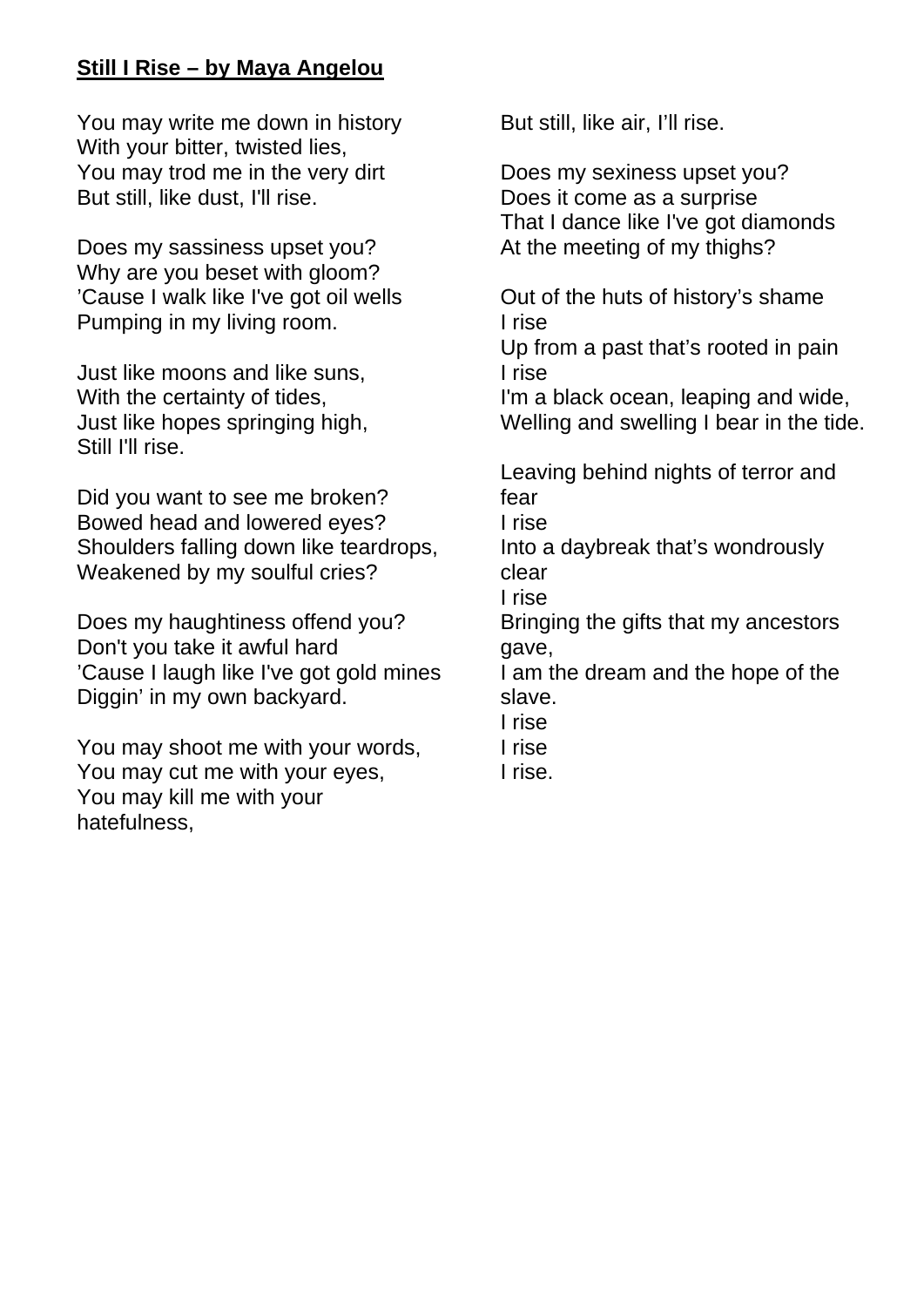#### **The Way Through the Woods – by Rudyard Kipling**

THEY shut the road through the woods Seventy years ago. Weather and rain have undone it again, And now you would never know There was once a road through the wood Before they planted the trees. It is underneath the coppice and heath, And the thin anemones. Only the keeper sees That, where the ring-dove broods, And the badgers roll at ease, There was once a road through the woods. Yet, if you enter the woods Of a summer evening late, When the night-air cools on the trout-ringed pools Where the otter whistles his mate, (They fear not men in the woods, Because they see so few.) You will hear the beat of a horse's feet, And the swish of a skirt in the dew, Steadily cantering through The misty solitudes, As though they perfectly knew The old lost road through the woods. But there is no road through the woods.

#### **Sonnet 18 – by William Shakespeare**

Shall I compare thee to a summer's day? Thou art more lovely and more temperate. Rough winds do shake the darling buds of May, And summer's lease hath all too short a date. Sometime too hot the eye of heaven shines, And often is his gold complexion dimmed; And every fair from fair sometime declines, By chance, or nature's changing course, untrimmed; But thy eternal summer shall not fade, Nor lose possession of that fair thou ow'st, Nor shall death brag thou wand'rest in his shade, When in eternal lines to Time thou grow'st. So long as men can breathe, or eyes can see, So long lives this, and this gives life to thee.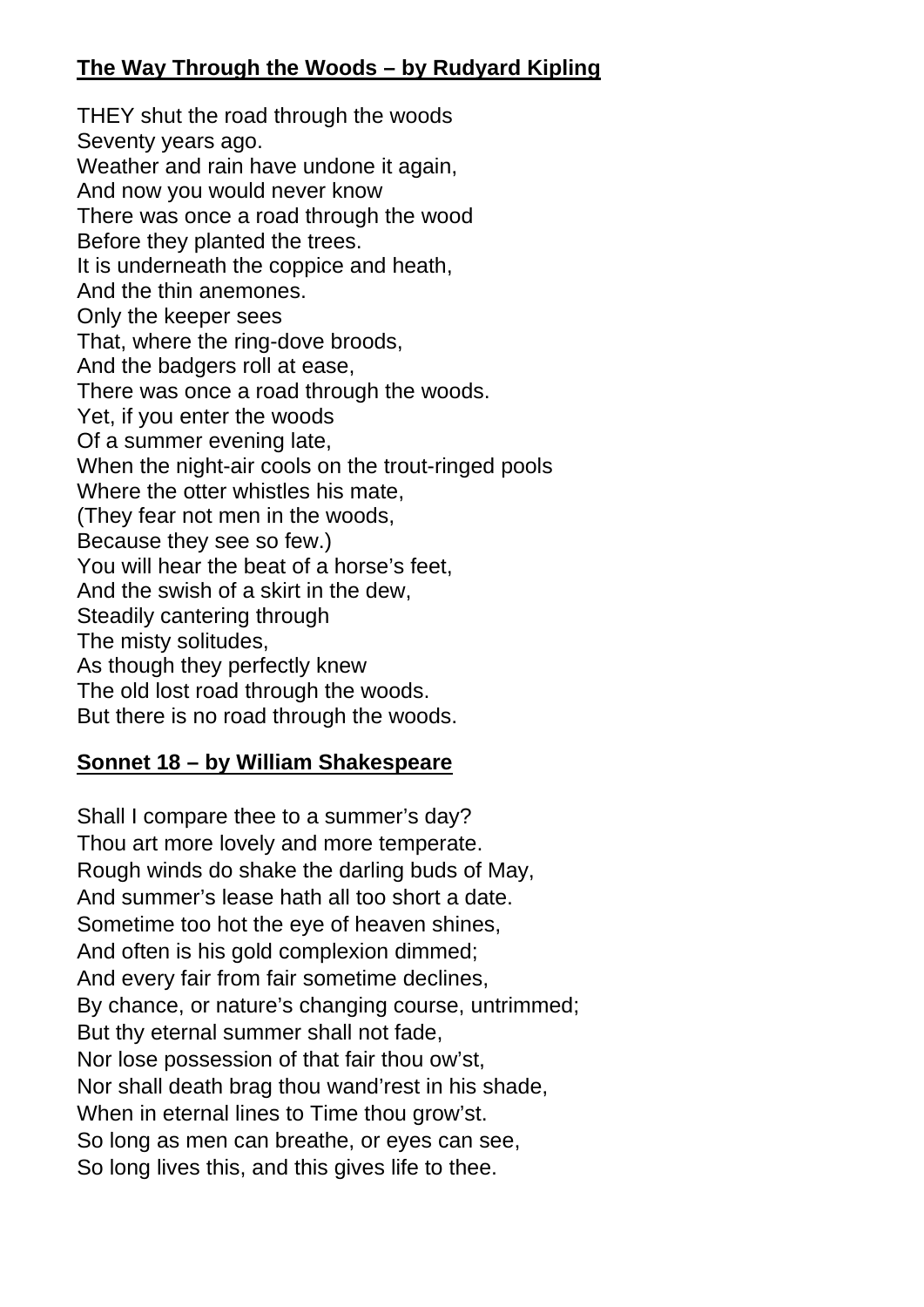#### **Night – by William Blake**

The sun descending in the west, The evening star does shine; The birds are silent in their nest, And I must seek for mine. The moon, like a flower, In heaven's high bower, With silent delight Sits and smiles on the night.

Farewell, green fields and happy groves,

Where flocks have took delight. Where lambs have nibbled, silent moves

The feet of angels bright; Unseen they pour blessing, And joy without ceasing, On each bud and blossom, And each sleeping bosom.

They look in every thoughtless nest, Where birds are covered warm; They visit caves of every beast, To keep them all from harm. If they see any weeping That should have been sleeping, They pour sleep on their head, And sit down by their bed.

When wolves and tigers howl for prey, They pitying stand and weep; Seeking to drive their thirst away, And keep them from the sheep. But if they rush dreadful, The angels, most heedful. Receive each mild spirit, New worlds to inherit.

And there the lion's ruddy eyes Shall flow with tears of gold, And pitying the tender cries, And walking round the fold, Saying, 'Wrath, by His meekness, And, by His health, sickness Is driven away From our immortal day.

'And now beside thee, bleating lamb, I can lie down and sleep; Or think on Him who bore thy name, Graze after thee and weep. For, washed in life's river, My bright mane for ever Shall shine like the gold As I guard o'er the fold.'

#### **What is Pink? – by Christina Rossetti**

What is pink? A rose is pink By the fountain's brink. What is red? A poppy's red In its barley bed. What is blue? The sky is blue Where the clouds float through. What is white? A swan is white Sailing in the light.

What is yellow? Pears are yellow, Rich and ripe and mellow. What is green? The grass is green, With small flowers between. What is violet? Clouds are violet In the summer twilight. What is orange? Why, an orange, Just an orange!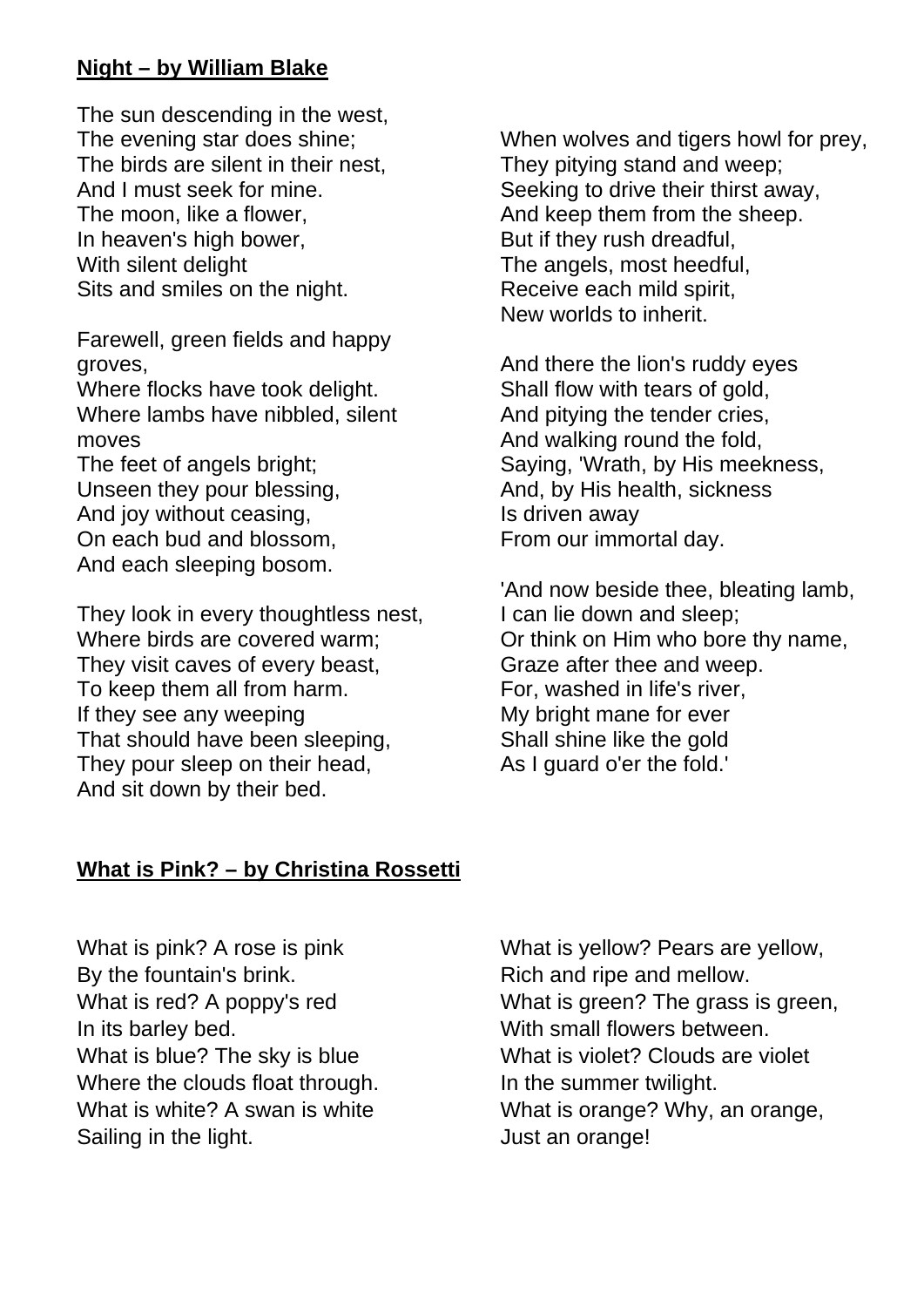#### **Waiting at the Window Pane – by A A Milne**

These are my two drops of rain Waiting on the window-pane.

I am waiting here to see Which the winning one will be.

Both of them have different names. One is John and one is James.

All the best and all the worst Comes from which of them is first.

James has just begun to ooze. He's the one I want to lose.

John is waiting to begin. He's the one I want to win.

James is going slowly on.

Something sort of sticks to John.

John is moving off at last. James is going pretty fast.

John is rushing down the pane. James is going slow again.

James has met a sort of smear. John is getting very near.

Is he going fast enough? (James has found a piece of fluff.)

John has quickly hurried by. (James was talking to a fly.)

John is there, and John has won! Look! I told you! Here's the sun!

#### **The Moon – by Robert Louis Stevenson**

The moon has a face like the clock in the hall; She shines on thieves on the garden wall, On streets and fields and harbour quays, And birdies asleep in the forks of the trees.

The squalling cat and the squeaking mouse, The howling dog by the door of the house, The bat that lies in bed at noon, All love to be out by the light of the moon.

But all of the things that belong to the day Cuddle to sleep to be out of her way; And flowers and children close their eyes Till up in the morning the sun shall arise.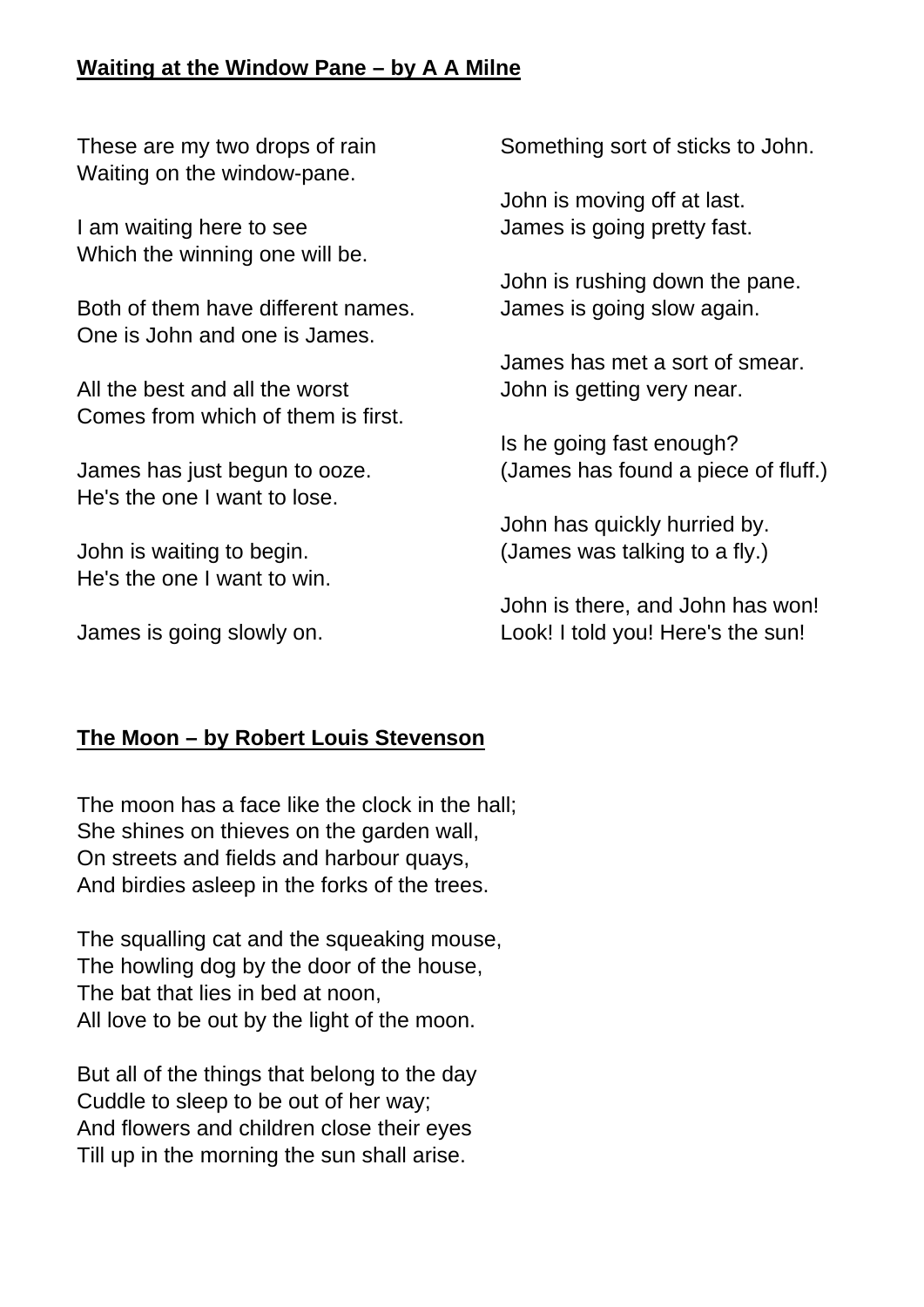### **We'd Eat Insects!**

A new study has found that schoolchildren are "open to eating insects as part of their daily school meals."

Researchers at the University of the West of England (UWE) wanted to find out whether schoolchildren would be happy eating insects at school.

Rather than just add a cricket sandwich to the school dinner menu and see what happened, the researchers examined how young people felt about eating insects, and taught them about food sustainability and the health benefits of eating insects.

They found that by offering young people a choice as to whether they wanted to eat insect-based food, children were more open to trying it and found that they liked it! The researchers taught kids about food sustainability and the health benefits of eating insects, and then offered them insect protein in the form of familiar meals like spaghetti Bolognese and burgers.

One of the schoolchildren taking part in the study said: "We all know that looking after the planet is important, but we don't learn about what we can actually do to make a difference at school. [By swapping to bug-based meals] we can actually make changes to what we eat, and that might actually make a difference."

When VEXo Bolognese, an insect meal created by Welsh company Bug Farm Foods, was put on the school menu, 60% of children eating hot meals chose the VEXo option – favouring it over other traditional meals.

One researcher said: "As adults, we are generally wary of new things. Therefore, it is extremely encouraging to find that children are open to increasing their food choices and are passionate about eating and living more sustainably

First News 28 February – 5 March 2020

# **Rats Drive Cars!**

You've heard of driverless cars. Now there are cars driven by rats!

Scientists at the University of Richmond in Virginia, USA have trained a group of rodents to drive tiny cars to fetch pieces of food.

The researchers placed a clear plastic food container on wheels, adding an aluminium floor and a steering wheel made out of three copper bars. When a rat stood on the floor and gripped the bars with their paws, an electrical circuit was completed that began moving the car. Touching each of the copper bars steered the car to the left, straight ahead, or to the right.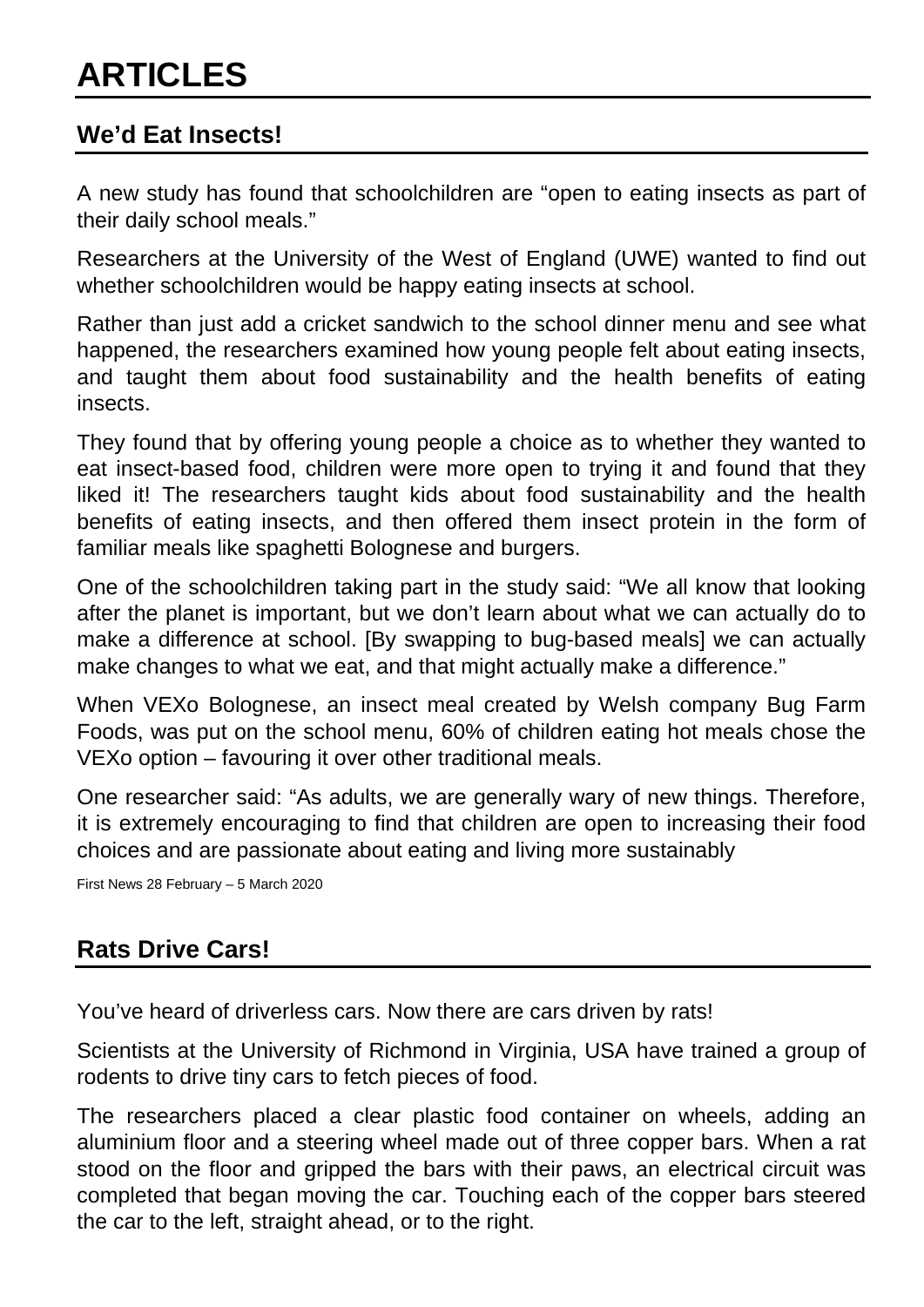A total of 17 rats were trained to drive the car inside small arenas. Each time they drove the car forward by touching the copper bar, they were rewarded with a piece of sugary cereal. In order to encourage them to drive further, the cereal was placed further and further away from the starting point.

The tests were done to better understand how learning new skills can relieve stress. Figuring out how to drive appeared to make the rats relax; levels of a stress hormone lowered after they went for a spin, while levels of a hormone that fights stress increased.

The results also show that rats can respond well to new challenges. Researcher Dr Kelly Lambert said: "I do believe that rats are smarter than most people perceive [realise] them to be."

It's thought that scientists could now use driving exercises to learn more about the effects of Parkinson's disease (a condition that damages the brain) on motor skills, and the effects of depression on motivation.

First News 1 – 7 November 2019

# **What is hay fever? And how does it affect people?**

It's summer here in the UK, and whilst that means lots of warm and sunny weather, it also can mean that people with hay fever might have a hard time.

Hay fever is an allergy - and people who have it are allergic to pollen.

Pollen is a type of fine powder which is released by lots of different plants and trees.

It has proteins in it which can cause your nose, eyes and throat to become swollen or irritated.

This means people can suffer from symptoms like itchy eyes or runny noses as your body tries to protect itself from the pollen by flushing it out.

Hay fever is one of the most common allergies and affects around 13 million people in the UK.

You can get it at any age, although it usually starts when you are young.

Not everyone has hay fever, but is it more common in people whose family members already have it, or other allergies, especially asthma.

Although there is no cure for hay fever, people who have it can manage the symptoms in lots of different ways.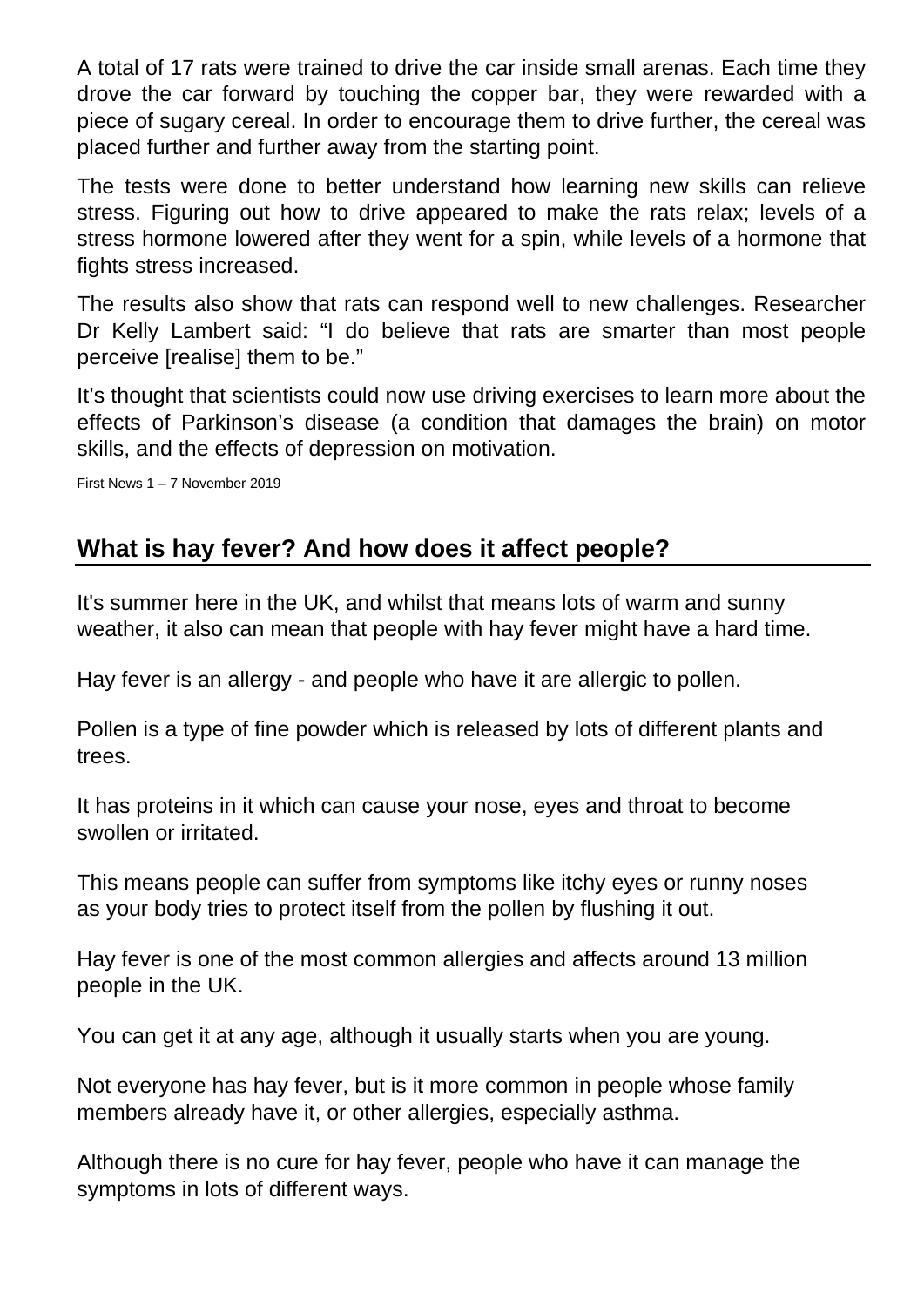Special medicine called antihistamines or steroids are sometimes used to help prevent a reaction and reduce the swelling.

Top tips also include avoiding freshly cut grass, changing you clothes if you have been outside, and closing your windows at night-time.

However, it is always best to talk to a doctor about what is right for you, if you think you might have hay fever.

People can be affected by different types of pollen as well.

For example there is lots of tree pollen in spring, grass pollen in summer and weed pollen in the autumn.

People with hay fever can also keep an eye on how high the levels of pollen in the air are, by watching special weather reports.

As well as telling the weather, presenters can also give a pollen count, to warn people when the levels are high.

http://www.bbc.co.uk/newsround/40338497 - 19 April 2018

# **Queen to outline a futuristic vision of UK**

*Today at 11:30am, a centuries-old tradition will be repeated as the queen announces the government's agenda for the next year. Why will she be talking about space travel and driverless cars?*

Fresh from her 90th birthday celebrations, Queen Elizabeth will arrive at Westminster this morning in full regalia: the Royal State Crown will sit on her head; a five-and-a-half metre velvet robe will flow from her shoulders. She will sit on a gold throne in the Lords Chamber and send an official known as Black Rod to summon MPs from the House of Commons. They will shut the door in his face. He will knock three times. The MPs will let him in and then walk to the queen and listen as she explains what they will be doing for the next year.

It is a ceremony known as the State Opening of Parliament. And while the Queen's Speech is written and approved by the government, it is a symbolic reminder of Britain's rich history.

There has been much speculation about what will be included this year. A new 'British Bill of Rights' could replace old human rights laws. New 'reform prisons' could clamp down on violence and drugs behind bars. The care system could be overhauled to encourage more adoptions.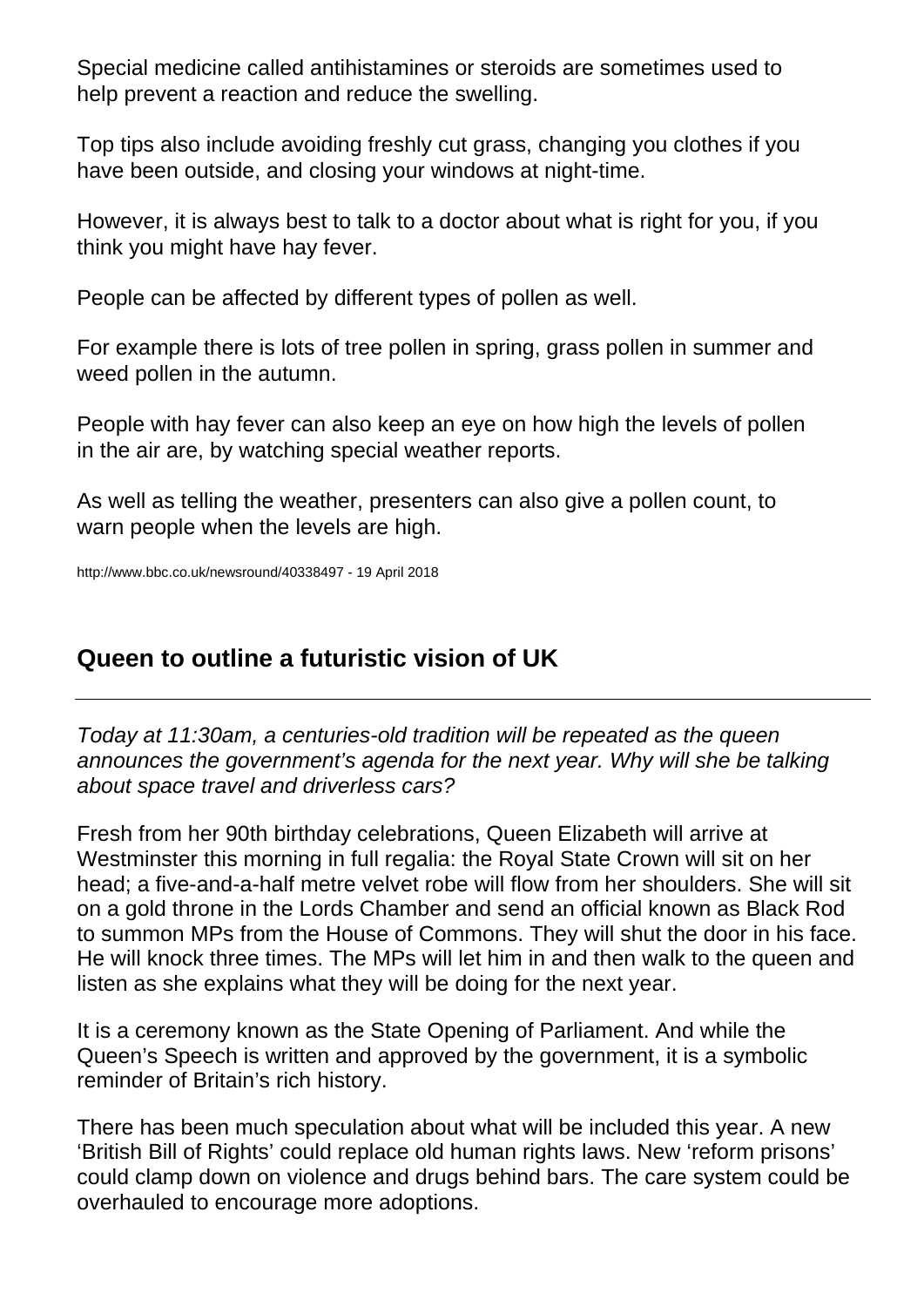And then there will be a section on transport. This does not sound too exciting at first, but the queen will use it to paint a dazzling portrait of Britain's future. She will say that ordinary drivers will soon be allowed to insure driverless cars — which are set to begin cruising Britain's motorways during trials next year.

She will announce plans to encourage companies to invest in drone technology, bringing the UK one step closer to the Amazon promised land of instant airborne deliveries.

And then there are the proposals to build a £150m commercial spaceport by 2020, which could offer tourists trips to the moon on board Richard Branson's Virgin Galactic rocket ships.

'Driverless cars and commercial space flight might seem like science fiction,' said Britain's transport secretary. 'But the economic potential of the new technology is huge.' Is the queen about to quide Britain into a new era?

Yes, say some. And it is going to be amazing. Driverless cars will be safer, greener, and they will leave us with more free time. Released from the shackles of the steering wheel, drivers can turn their attention to more enjoyable pursuits like reading a book, or snapping another selfie for Instagram. And who isn't looking forward to their first holiday on Mars?

But not everyone is convinced by Britain's bright technological future. For one thing, flashy headlines distract from the more serious issues in today's speech, like scrapping the Human Rights Act. And the proposals themselves are a big risk: a co-pilot died during a Virgin Galactic test flight in 2014, and in April this year a drone crashed into a plane at Heathrow. Do we really want more of all that?

<http://theday.co.uk/politics/queen-to-outline-a-futuristic-vision-of-uk>- Wednesday, 18 May 2016

# **Choking oceans fuel calls to ban plastic**

*Time to ban plastic? A report released yesterday claims the amount of plastic pollution in the ocean could treble by 2025. Animals and humans alike are set to suffer the consequences.*

Approximately 12.7 million tonnes of plastic waste gets dumped into the world's oceans every year. That is the same as one garbage truck of rubbish every single minute. But now scientists think things could get a whole lot worse.

A report released yesterday forecast the amount of plastic in the sea to treble by 2025, amounting to a possible 250 million tonnes.

And the consequences for wildlife could be disastrous.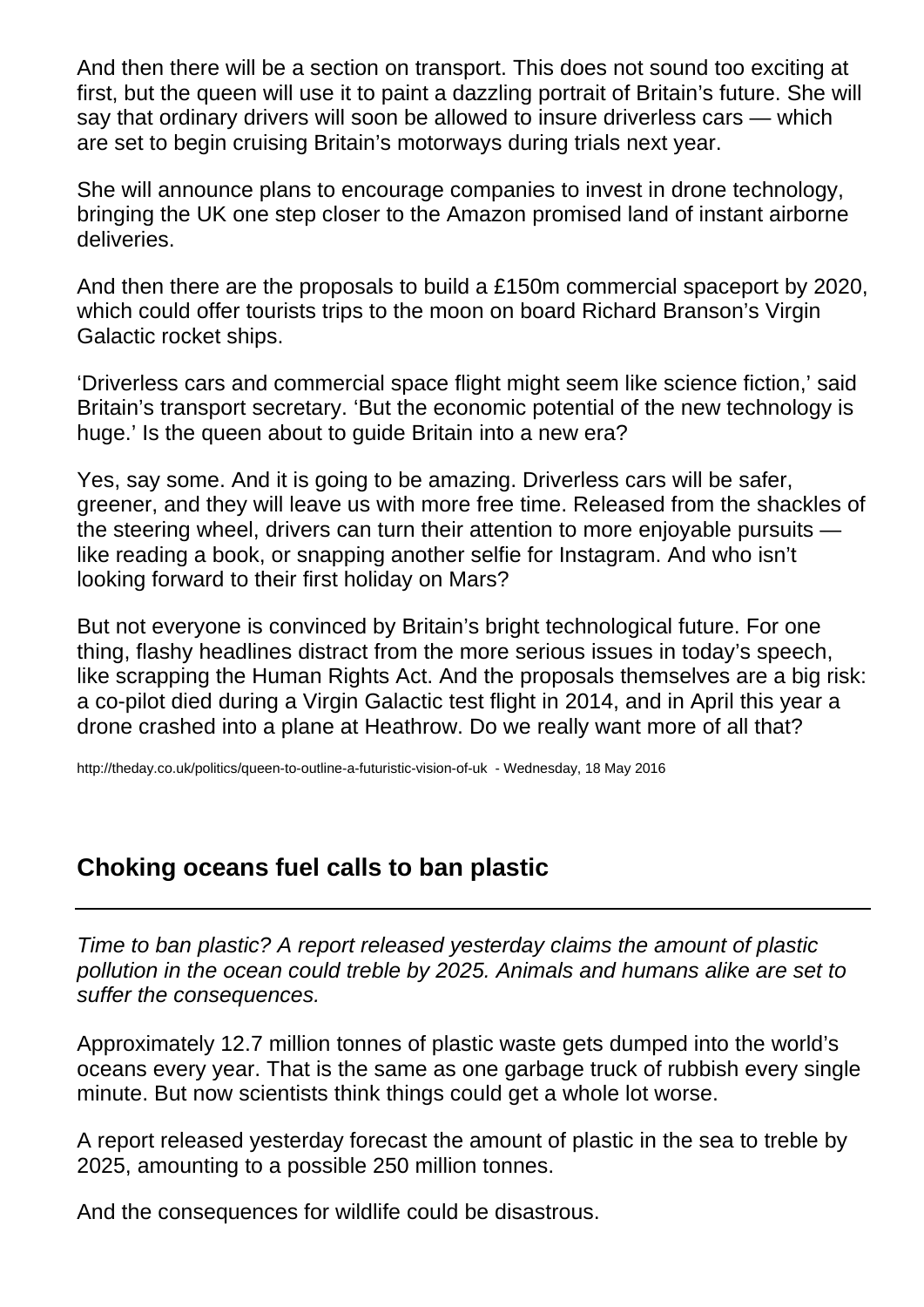Turtles die from eating plastic bags they mistake for food; seabirds ingest bellyfuls of toxic debris as their beaks skim the ocean; and even microscopic creatures miles from the surface have been found with plastic fibres in their guts. According to one estimate, over 100 million marine animals die every year from plastic pollution.

But it is humans, as well as animals, that face health hazards. Plastic litter on beaches can accumulate E.coli, posing the risk of infection.

And as microplastics accumulate inside fish, they reappear in our food. A third of UK-caught fish contains plastic — including cod, haddock, and shellfish. This could cause some people to inadvertently consume 11,000 plastic fragments every year.

Plastic has also been recorded in drinking water, and even the air we breathe.

But why is there so much plastic contaminating our world? A major factor is the lack of recycling. Of the 6.3 billion tonnes of plastic waste humans have produced since 1950, only 9% has been recycled.

By contrast, 79% of waste ends up in landfill, or as litter dumped across the environment — much of it single-use items like plastic bottles, cutlery, and straws.

Governments and business have begun to act. For example, the EU has pledged to make all plastic packaging in the continent recyclable or reusable by 2030. And a shop in Amsterdam has opened the world's first plastic-free supermarket aisle. But some think these steps do not go far enough.

Should we ban plastic all together?

We must take radical action, some argue. Plastic waste stays in the environment for centuries, and the more we create, the deeper our problems become. A blanket ban would force manufacturers to innovate and devise sustainable solutions — by using different materials or making biodegradable plastics. Only drastic measures will heal our sick planet.

We must not be hasty, others respond. Plastic has many life-changing applications, from being used in intricate medical devices, to hygienically storing food. What is more, banning plastics could worsen other environmental problems. For example, despite being biodegradable, paper shopping bags may have a bigger carbon footprint than plastic ones. We need evidence-based policies, not panic-driven bans.

[http://theday.co.uk/environment/choking-oceans-fuel-calls-to-ban-plastic -](http://theday.co.uk/environment/choking-oceans-fuel-calls-to-ban-plastic) Thursday, 22 March 2018

# **French MPs ban meat-related words for vegetarian substitutes**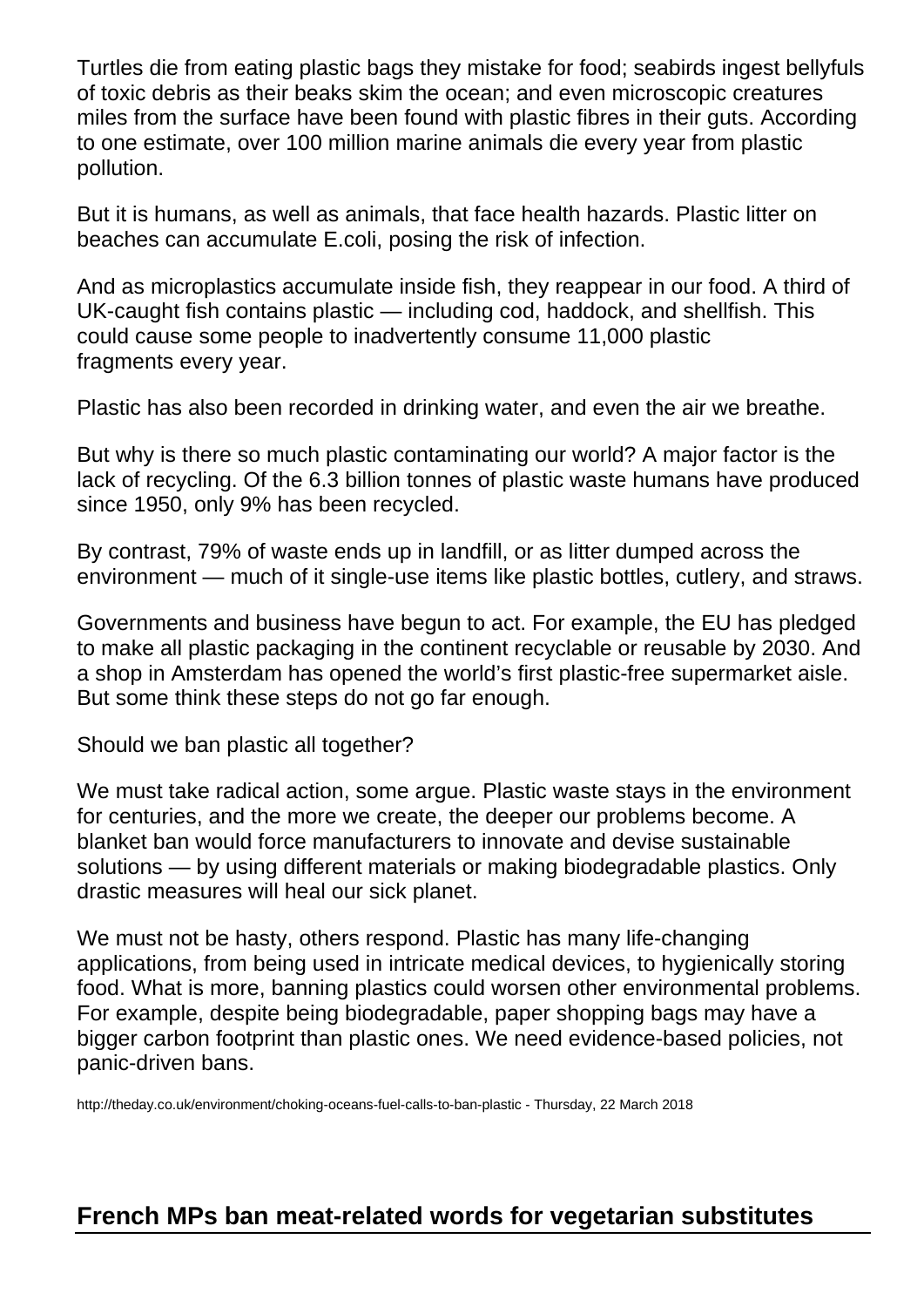Makers of vegetarian foodstuffs will no longer be able to use words such as 'bacon' or 'steak' to describe their products

Vegetarian meat substitutes in France will no longer be able to carry the name of their meat counterparts.

This week French MPs voted for the measure proposed by MP and farmer Jean-Baptiste Moreau to ban terms including "bacon", "steak", "sausage" and "cheese" where the product has not come from an animal, on the grounds they can be "misleading" to consumers.

The regulation, which was tabled in the form of an amendment to an agriculture bill, will also apply to vegetarian or vegan products marketed as dairy alternatives.

Any producers that fall foul of these new conditions will be hit with "a whopping €300,000 (£262,000) fine for breaking the law", says [HuffPost.](https://www.huffingtonpost.co.uk/entry/youll-no-longer-find-vegetarian-sausages-or-cauliflower-steak-in-france_uk_5ad9a2a0e4b029ebe022d3e2?utm_hp_ref=uk-lifestyle)

"It is important to combat false claims. Our products must be designated correctly: the terms of #cheese or #steak will be reserved for products of animal origin," tweeted Moreau.

"It is not yet known when the changes will come into force", says [EuroNews.](http://www.euronews.com/2018/04/20/french-mps-ban-meaty-words-to-describe-vegetarian-food)

Some vegetarians have welcomed the ban. Previously blogging on [HuffPost,](https://www.huffingtonpost.co.uk/entry/stop-telling-vegetarians-that-a-cauliflower-is-a-steak-its-just-insulting_uk_5a54a7d6e4b01e1a4b195341) vegetarian Sophie Gallagher pointed out "if people have given up meat because they don't like the idea of eating animals, then equating it to a steak seems a bit backwards".

"Fundamentally all this marketing of vegetables as burgers and steaks achieves is allowing companies to charge more money for what is essentially just a grilled vegetable that you could buy for 10% of the price in the vegetable aisle," she added.

http://www.theweek.co.uk/93078/french-mps-ban-meat-related-words-for-vegetarian-substitutes - Apr 20, 2018

# **Robots assemble Ikea chair in under ten minutes**

Loathe building flat-pack furniture? Androids are here to help.

The two robots assemble Ikea Stefan chair

The stressful task of assembling flat-pack furniture looks set to become a thing of the past following the unveiling this week of a robot that can do it for you.

Scientists at Nanyang Technological University, in Singapore, have created an android featuring a 3D camera and "industrial robot arms" with grippers that is capable of assembling furniture without human help, [The Guardian](https://www.theguardian.com/science/2018/apr/18/defeated-by-ikeas-flatpack-call-in-the-robots) reports.

Tasked with constructing Ikea's £18 Stefan chair, two robots working together successfully assembled the chair in just nine minutes - faster than it would take most humans, the newspaper says.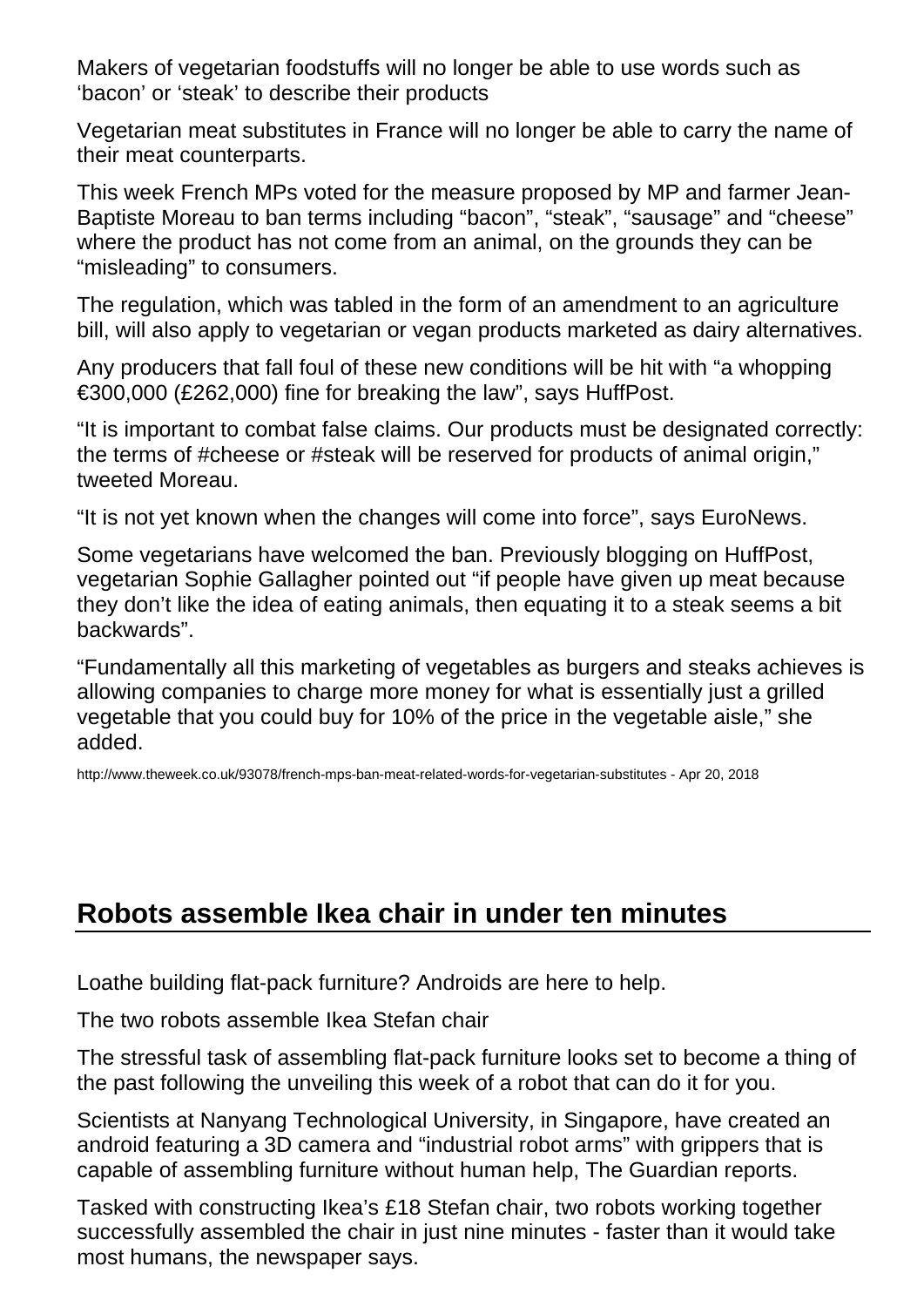However, the scientists had previous spent around 11 minutes programming the robots to perform the assembly process.

The team hope that, by integrating more artificial intelligence (AI) into the robots, they will one day be able to teach themselves how to build pieces of furniture by studying the instruction manual, looking at a picture of the finished item, or through verbal commands, the newspaper reports.

Although robots have been used in car assembly lines for decades, more intricate tasks - such as building Ikea furniture - poses a far great challenge for droids, reports the [Daily Mail.](http://www.dailymail.co.uk/sciencetech/article-5631151/Scientists-create-robot-Ikea-chair-8-minutes-55-seconds.html)

While assembly line machines carry out the same task repeatedly, robots have to carry out a series of different movements pick up and fit together furniture parts.

One of the scientists on the programme, Quang-Cuong Pham, told [Reuters](https://www.reuters.com/article/us-singapore-robots-ikea/flatpack-fear-no-more-robot-assembles-ikea-chair-frame-idUSKBN1HQ07K) that the team hopes the robot will be able to assemble furniture such as the Ikea chair without requiring additional programming.

http://www.theweek.co.uk/artificial-intelligence/93068/robots-assemble-ikea-chair-in-under-ten-minutes - Apr 20, 2018

# **What is Feminism?**

We've probably all heard the word. But what is it? What does it mean? And who can be a feminist? Well, anyone of any age, race, religion or gender, from any culture or background can! Simply put, feminism is the belief that men and women should be equal in all ways, both in law and in everyday life.

Feminism primarily focuses on women, but it isn't just for women and girls: it fights for fair representation of every gender. You may assume that feminism is a modern thing or a new way of thinking, but the truth is feminism has been around for longer than most of us can remember. The most famous example would be the suffragettes. This group began to form in the 19th century but came into force in 1903. They fought through protest to win the right to vote (and for many other women's rights) in the UK. They eventually won this fight in 1928, meaning that women as well as men could vote in the country's parliamentary elections. Today, a big focus of feminism is on girls' rights to education, and the prevention of street harassment and discrimination in the workplace. For example, Malala Yousafzai campaigns for girls' education in Middle Eastern countries. Actor Emma Watson has also spoken about feminism lots of times at the United Nations and is one of today's most famous feminists. However, you don't have to be famous to be a feminist – and there is no particular 'right' way of being feminist: there are plenty of things you can do, even in your local community, to help in the fight for gender equality.

First News 14 – 20 June 2019